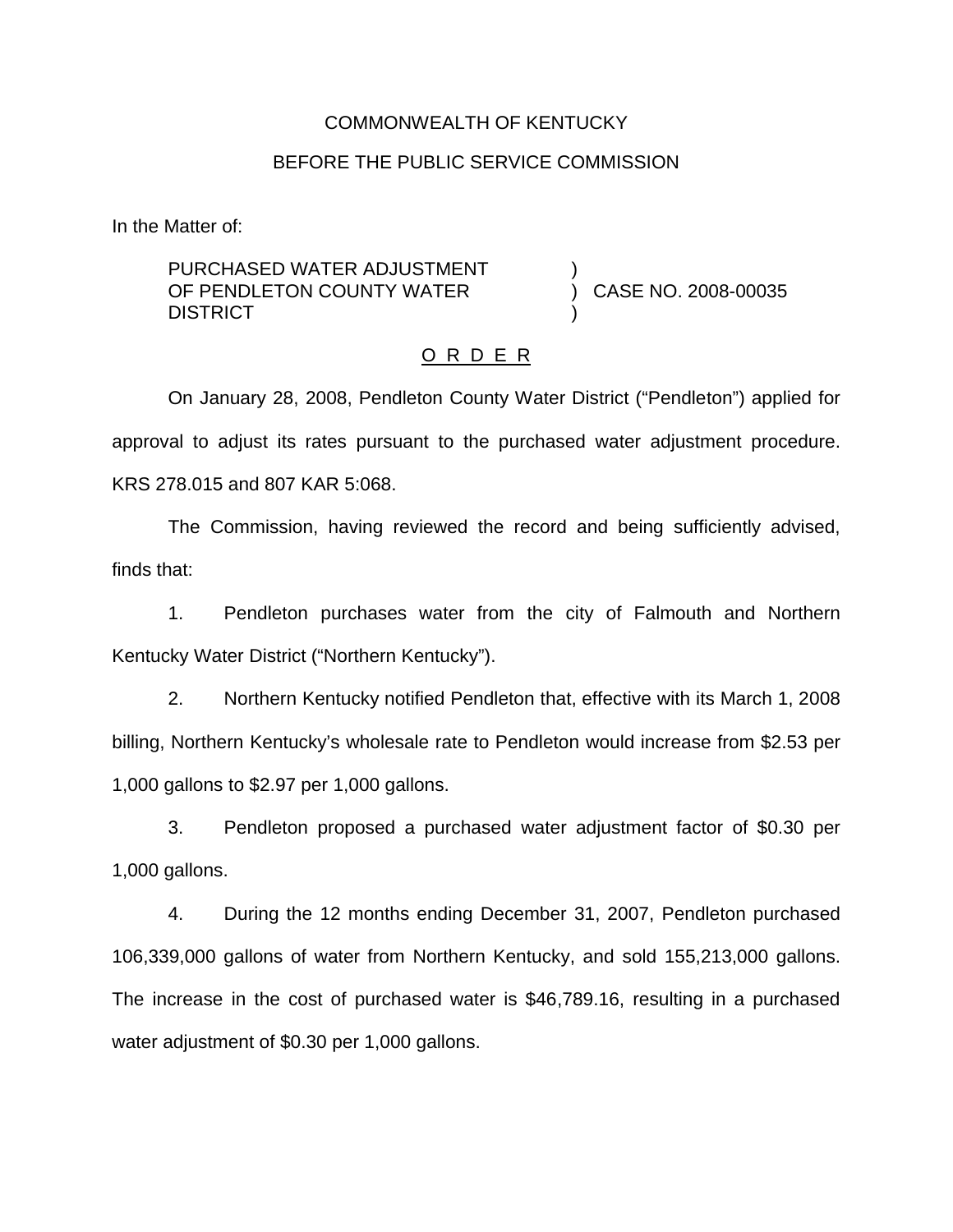5. The purchased water adjustment factor of \$0.30 per 1,000 gallons is fair, just, and reasonable and should be approved.

IT IS THEREFORE ORDERED that:

1. The proposed rates by Pendleton are approved.

2. The purchased water adjustment factor of \$0.30 per 1,000 gallons as calculated in Appendix A is approved.

3. The rates in Appendix B, attached hereto and incorporated herein, are fair, just, and reasonable and are approved for services on or after March 15, 2008.

4. Within 20 days of the date of this Order, Pendleton shall file with the Commission revised tariff sheets showing the rates approved herein.

Done at Frankfort, Kentucky, this 25<sup>th</sup> day of February, 2008.

By the Commission

ATTEST:

**Executive Director** 

Case No. 2008-00035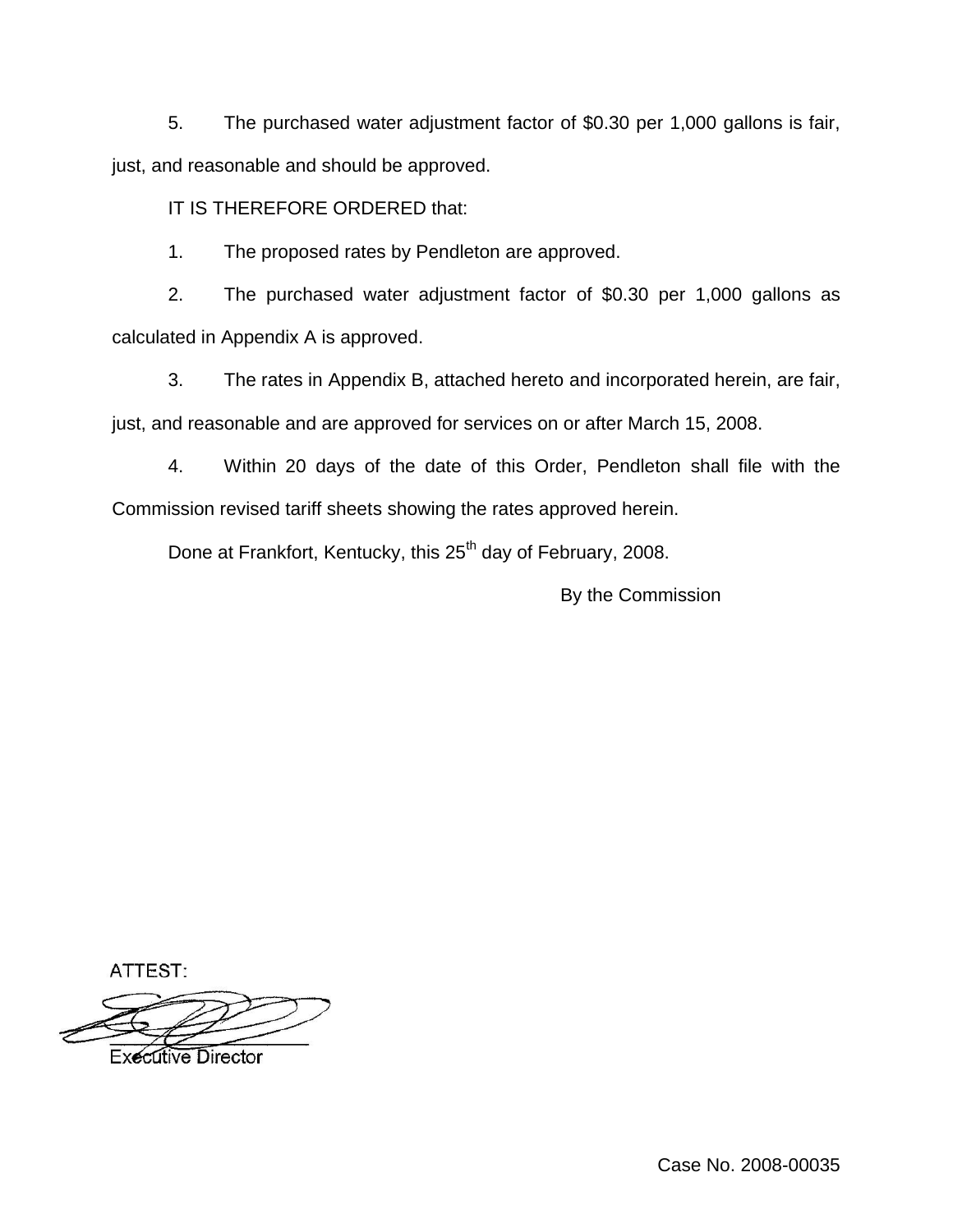# APPENDIX A

# APPENDIX TO AN ORDER OF THE KENTUCKY PUBLIC SERVICE COMMISSION IN CASE NO. 2008-00035 DATED FEBRUARY 25, 2008

|                               | <b>New Rate</b> | <b>Base Rate</b>     |             |
|-------------------------------|-----------------|----------------------|-------------|
| <b>Pendleton County Water</b> |                 |                      |             |
| Purchases in gallons          | 106,339,000     | 106,339,000          |             |
| Volumetric rate               | \$2.97/1,000    | \$2.53/1,000         |             |
|                               | \$315,826.83    | \$269,037.67         |             |
|                               |                 | Increased water cost | \$46,789.16 |
|                               |                 |                      |             |
| Increased water cost          |                 | 46,789.16            |             |

Divided by gallons sold 155,213,000 Purchased water adjustment factor \$0.30 per 1,000 gallons